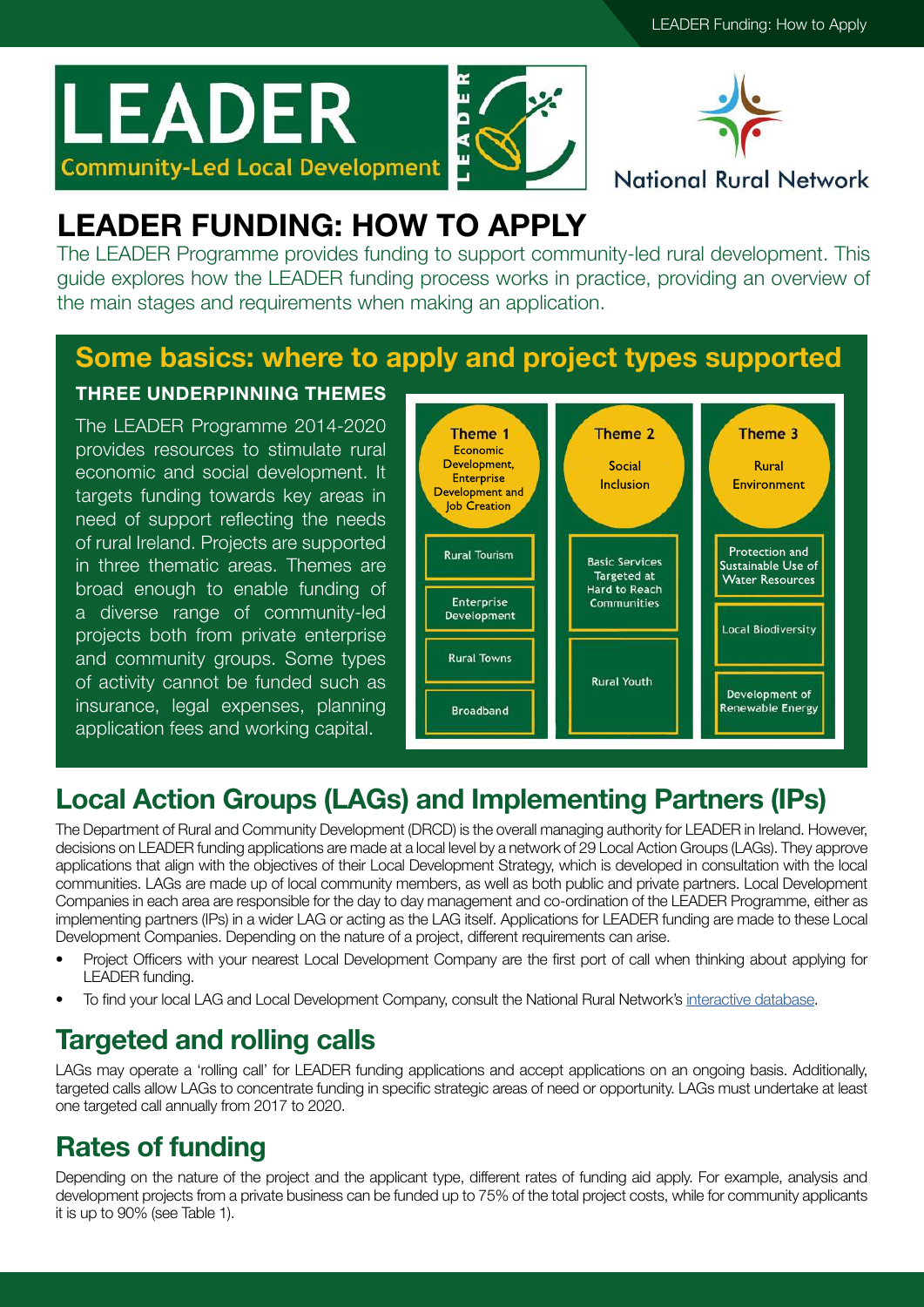Source: LEADER Operating Rules: Rural Development Programme Ireland 2014-2020

| <b>TABLE 1: SUMMARY OF CURRENT LEADER FUNDING CEILINGS AND SUPPORT RATES</b> |                  |                            |                 |  |
|------------------------------------------------------------------------------|------------------|----------------------------|-----------------|--|
| TYPE OF PROJECT                                                              | <b>APPLICANT</b> | <b>MAXIMUM RATE OF AID</b> | MAXIMUM FUNDING |  |
| Community Projects not involving                                             | Community        | Up to a maximum of 75%     | €500,000        |  |

| Economic Activity                                                                                             |                                                                                      |                         |          |
|---------------------------------------------------------------------------------------------------------------|--------------------------------------------------------------------------------------|-------------------------|----------|
| Investment & other supports (including<br>promotion undertaken as part of the<br>implementation of a project) | Private                                                                              | Up to a maximum of 50%  | €200,000 |
|                                                                                                               | Community                                                                            | Up to a maximum of 75%  |          |
|                                                                                                               | Community under basic<br>services targeted at hard to<br>reach communities sub-theme | Up to a maximum of 90%  |          |
| Analysis and Development                                                                                      | Private                                                                              | Up to a maximum of 75%  | €30,000  |
|                                                                                                               | Community                                                                            | Up to a maximum of 90%  |          |
| <b>Training</b>                                                                                               | Private or Community                                                                 | Up to a maximum of 100% | €200,000 |

### Administrative checks

The LEADER Programme is subject to EU regulations. 'Article 48' of the Implementing Regulation 809/2014 requires Member States to carry out administrative checks on all LEADER funding applications and payment claims. For example, when an application is submitted, checks will verify all legal requirements have been met, such as around procurement and state aid. At payment stage these checks will confirm the project is completed and costs have been incurred. Pobal or the Local Authorities are responsible for administering these checks as part of the LEADER Programme.

# Applying for LEADER funding

#### STEP 1: Expression of interest

Before formally applying for LEADER, funding applicants must submit an 'Expression of Interest (EOI)'. This helps to establish a project's eligibility, such as its fit with the Local Development Strategy objectives. It also facilitates applicants in becoming familiar with what is involved in applying for LEADER funding. LAGs at the local level can require applicants to submit an EOI application form or alternatively the LAG will directly input details of the potential project, including a number of minimum requirements, to the LEADER IT system. Each LAG uses the same standardised EOI application form.

EOIs are then assessed by the Project Officers in the Local Development Company. Before proceeding to the full application stage, the Project Officers must establish the eligibility of the applicant and project, such as alignment with LEADER Programme themes and Local Development Strategy objectives. After this, eligible applicants are invited to proceed to submit a full application.

#### STEP 2: Making a full application

Each LAG uses the same standardised application form. It asks for information such as the activities and expected impacts of the project and for a budget. Supporting documentation is also required.

When submitting an application for LEADER funding details required depend on the type of applicant and project. For example:

- Farmers need to provide their herd number and businesses must provide their company registration number.
- Community organisations must supply their relevant governing documents. For formalised community groups, a founding constitution is required.
- A VAT number is required or, where not registered for VAT, applicants must provide up-to-date written confirmation from the Revenue Commissioners that they are not VAT registered.
- Enterprise projects must give details of the business age, size, turnover, financial projections and submit a business plan with their application.

Applicants must also include details of the proposed project such as a timeline, its main activities, expected job creation (if appropriate) and wider anticipated local impacts. Applicants are also asked to outline how they intend to promote the project.

#### Budget and Procurement

A budget must be provided based, for example, on quotes obtained from potential suppliers. If the project is also supported through other funding sources, these must be outlined and evidence documented. Previous public funding support must also be disclosed. Carrying out a procurement process is required. LAGs may offer the option of gaining provisional approval before procurement is completed.

follow National Public Procurement rules. Guidelines are available which set out requirements and spend thresholds on how supplies and services must be purchased, such as the number of quotations to obtain and if an open public tendering

- Those awarded total funding of more than 50% of the project costs (from LEADER and/or other public sources), must process is required.
- to follow the National Procurement Guidelines and instead follow the LEADER Specific Procurement Guidelines.

• Those awarded total funding of 50% or less of the project costs (from LEADER and/or other public sources) may choose not

#### Supporting Documentation

A range of supporting documentation must also be included with an application. Procurement evidence must be supplied, such as an appropriate number of quotations based on the project costs. Accounts for three years and bank statements (three months minimum) for all accounts held are required. Depending on the applicant different types of accounts are acceptable.

• Unaudited accounts signed off by the applicant/their agent are acceptable for companies not obliged to carry out an audit.

- Audited accounts are required for an existing business.
- 
- Income and expenditure accounts are required for community/voluntary groups.
- For applicants who are not companies, such as sole traders or partnerships, unaudited accounts are acceptable.

Depending on the type of project, other requirements may be needed such as planning permission, a marketing plan, a business development plan and evidence of leasehold. Specific requirements for individual projects can be discussed and determined with Project Officers.

#### Match Funding

Projects generally require match funding. This can come from private funds or, for community applicants, it could also be other public funds. Public funding from other EU sources is not permitted as match funding. Contributions-in-kind (e.g. voluntary labour) can be used as match funding but cannot constitute the full amount. Supporting documentation providing evidence that match funding is available is needed. It also must be confirmed that match funding is not from other EU funds. A minimum cash contribution of 5% is also required from community groups.

# STEP 1: EXPRESSION OF INTEREST Preliminary applicant eligibility assessed and eligible applicants are invited to submit a full application STEP 2: FULL APPLICATION Applicants prepare and submit an application with relevant supporting documentation STEP 3: EVALUATION AND FUNDING DECISION Evaluation committee assess application and decision on funding is made STEP 4: IMPLEMENTATION Funding contract accepted by applicant and project is implemented STEP 5: COMPLETION AND GRANT PAYMENT

Applicant submits funding claim, along with supporting documentation, and grant is paid